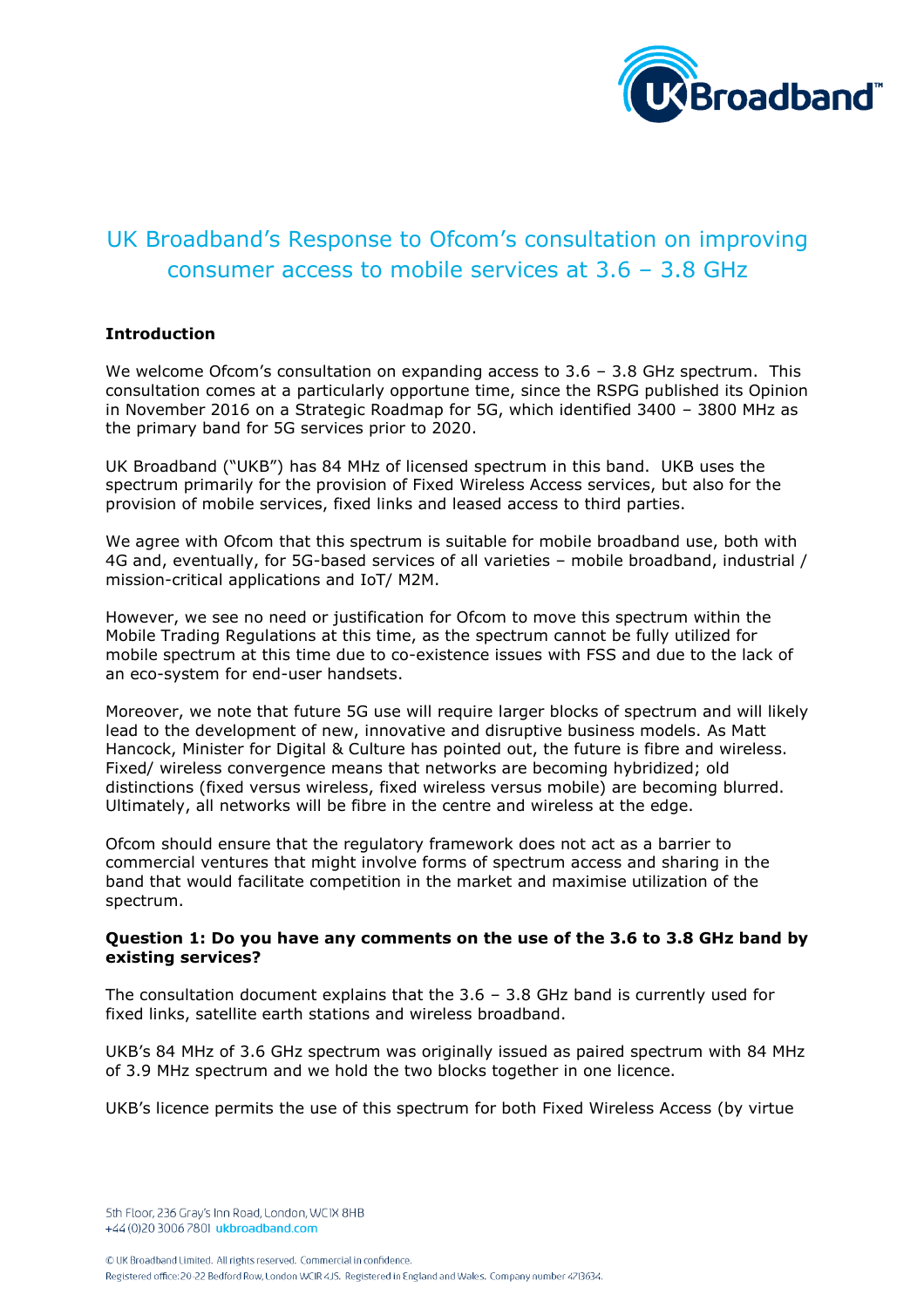of IR 2015.1 and 2015.2 in relation to 3400 – 4009 MHz) and for mobile terminals and services (by virtue of IR 2015.3 in relation to 3400 – 3800 MHz).

UKB originally acquired this licence in 2010 and since that time has invested in the development of this emerging band, deploying trials in technologies such as WiMax as they emerged. UKB (along with its parent company PCCW) founded and chairs the 3.5GHz Interest Group of the Global TD-LTE Initiative<sup>1</sup> and has been committed to driving development of equipment in the wider 3.4 – 3.8 GHz band.

LTE became available in the band from 2012 and UK Broadband decided to prove the use case by building a proof of concept FWA network in London, which would utilize LTE in both 3.5 and 3.6 GHz spectrum. The proof of concept was successful, further network was built and full fixed wireless services on this network were launched in 2014 under the Relish brand.

Since then, the fixed wireless offering has been further refined, the target consumer groups identified and the optimization of these spectrum bands and network configuration has been established. As the world's first operator to use both Band 42 and Band 43 in a combined LTE network, UKB has had to pioneer the use of this technology and the product offering. UKB experiences have been used to inform other deployments around the world.

Since 2014 the London LTE network has expanded out from Central London into additional London boroughs and now covers approximately 400,000 premises (consumer and business).  $[\times]$ 

As the consultation document explains, UKB's 3.6 GHz spectrum is co-ordinated on a coprimary basis with fixed satellite service (FSS) earth stations and point to point fixed links. This means that there are areas of the country (including parts of London) where UKB's use of the band is restricted. The coordination requirements also limit UKB's ability to bid compete successfully for procurements in the enterprise, industrial and public sectors.

Nevertheless, UKB has deployed 4G LTE networks utilising 3.6 GHz spectrum in Wiltshire (Swindon and its outlying villages<sup>2</sup>), Reading and various other parts of the UK offering services to consumers, SMEs and large enterprises. The spectrum is also leased to third parties under commercial arrangements. Other forms of wholesale access, including use of MOCN technology, are being explored.

 $\sim$ ]

Recent studies undertaken by UKB in cooperation with Arqiva and Ofcom have led to some site-specific relaxation of the protection mechanisms (due to the significant level of

© UK Broadband Limited. All rights reserved. Commercial in confidence.

<sup>&</sup>lt;sup>1</sup> ww<u>w.gtigroup.org</u>

<sup>&</sup>lt;sup>2</sup> UKB Networks successfully bid for the BDUK-funded contract with Swindon Borough Council to deliver superfast broadband to 20,000 homes in the Swindon area.

<sup>5</sup>th Floor, 236 Gray's Inn Road, London, WCIX 8HB +44 (0)20 3006 7801 ukbroadband.com

Registered office: 20-22 Bedford Row, London WCIR 4JS. Registered in England and Wales. Company number 4713634.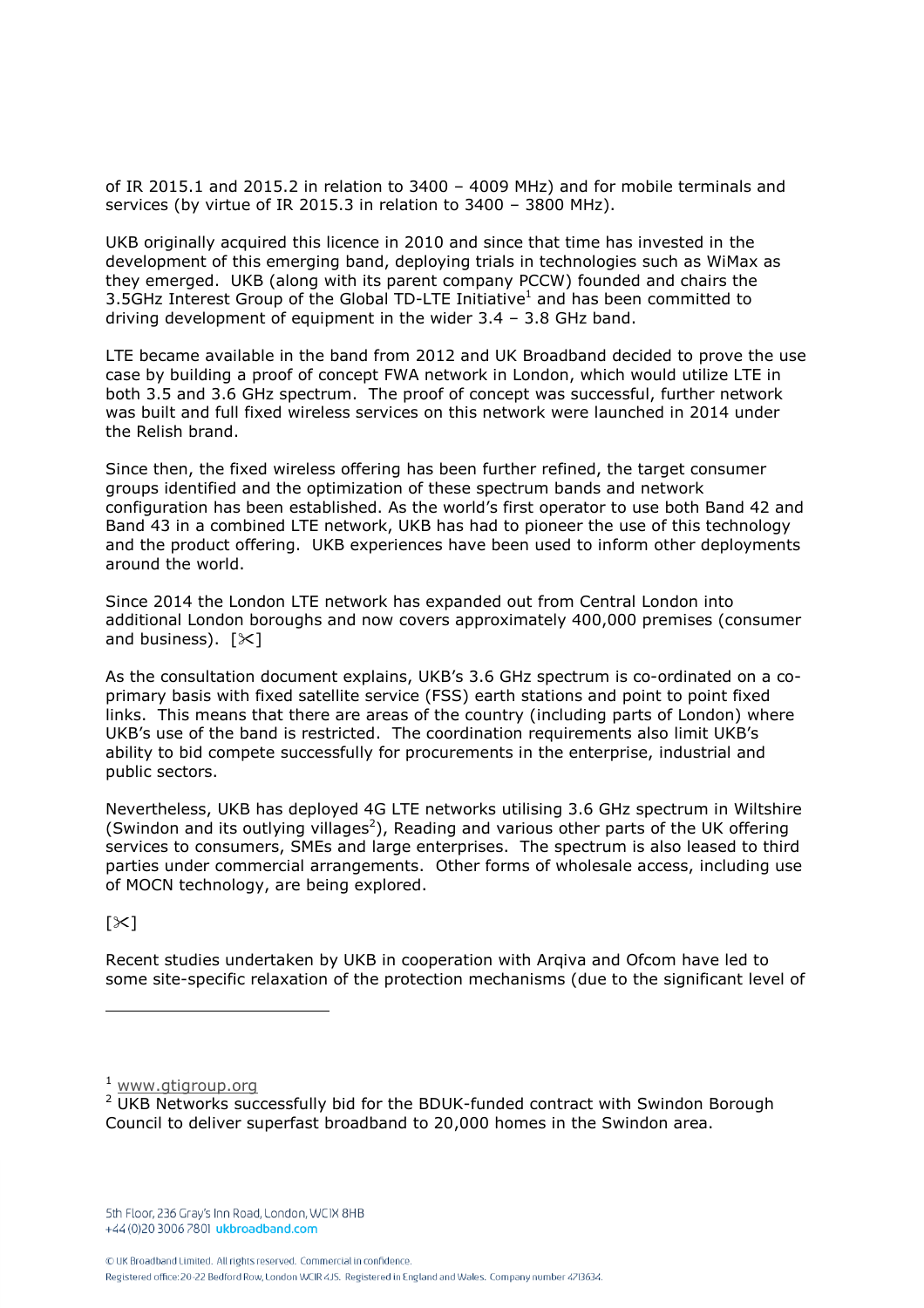tree-line protection at Arqiva's Chalfont Grove teleport). This has enabled UKB to begin utilising additional 3.6 GHz spectrum in the London area.

## **Question 2: Do you agree with our identification of a trend towards the use of mobile in the 3.6 to 3.8 GHz band?**

Yes. Since publication of this consultation document, the RSPG has identified  $3.4 - 3.8$ GHz as one of the building blocks of 5G spectrum<sup>3</sup>. However, there is no reason why this band should not be used more widely in 4G networks in advance of 5G standards being released. Indeed, as 5G standards may yet be some years away, early deployment of 4G TD-LTE in this spectrum should be encouraged to maximise rapid and efficient utilisation.

Internationally, the 3.6 – 3.8 GHz band (3GPP Band 43) is identified for mobile spectrum. However, the eco-system is far from mature compared with mainstream TD-LTE spectrum. According to the GSA, as at October 2016 there were 87 Band 42/43 devices compared with 1,927 Band 40 devices. Ironically, there is a danger that the development of the 4G eco-system may be held back by the potential for the band to become one of the main frequency bands for 5G, which would be unfortunate. China has also determined to assign B42/43 as 5G band.

As Ofcom states in the consultation document, in the UK mobile use is already permitted in both 3.4 – 3.6 GHz and 3.6 GHz – 3.8 GHz spectrum. However, the limited device availability means that the spectrum cannot yet be used in the mainstream market for mobile services. Once compatible handsets do come to market, this spectrum could be extremely valuable for satisfying consumer demands for data in areas of high demand (such as urban areas), for providing broadband service in remote locations where fixed networks cannot reach, as well as for providing data capacity to trains and highways. Our understanding from Qualcomm and suppliers is that both Band 42 and Band 43 is expected to be supported by all major handsets in 2018/19.

It is worth noting that 5G and 4G-advanced will enable new business models so that the band will be suitable for more than simply traditional mobile phone or mobile broadband usage. Indeed, the business case for 5G mobile is unproven. In particular, the band is likely to be used for ultra-low latency, mission-critical services and massive machine-tomachine connections. Use cases will likely include the automotive sector, factories, energy, media / entertainment and e-health.

## **Question 3: Do you agree with our high level proposal to make 116 MHz within the 3.6 to 3.8 GHz band available for mobile and 5G services, bearing in mind our statutory duties and the high level trends we have identified?**

Yes. Given the CEPT harmonisation of the band for fixed/ mobile broadband and the RSPG opinion on 5G, as well as its suitability for satisfying data capacity demands, it would be sensible for Ofcom to facilitate optimal use of this band by making the

-

<sup>&</sup>lt;sup>3</sup> [http://rspg-spectrum.eu/wp-content/uploads/2016/11/RSPG\\_News\\_Release\\_on\\_5G.pdf](http://rspg-spectrum.eu/wp-content/uploads/2016/11/RSPG_News_Release_on_5G.pdf)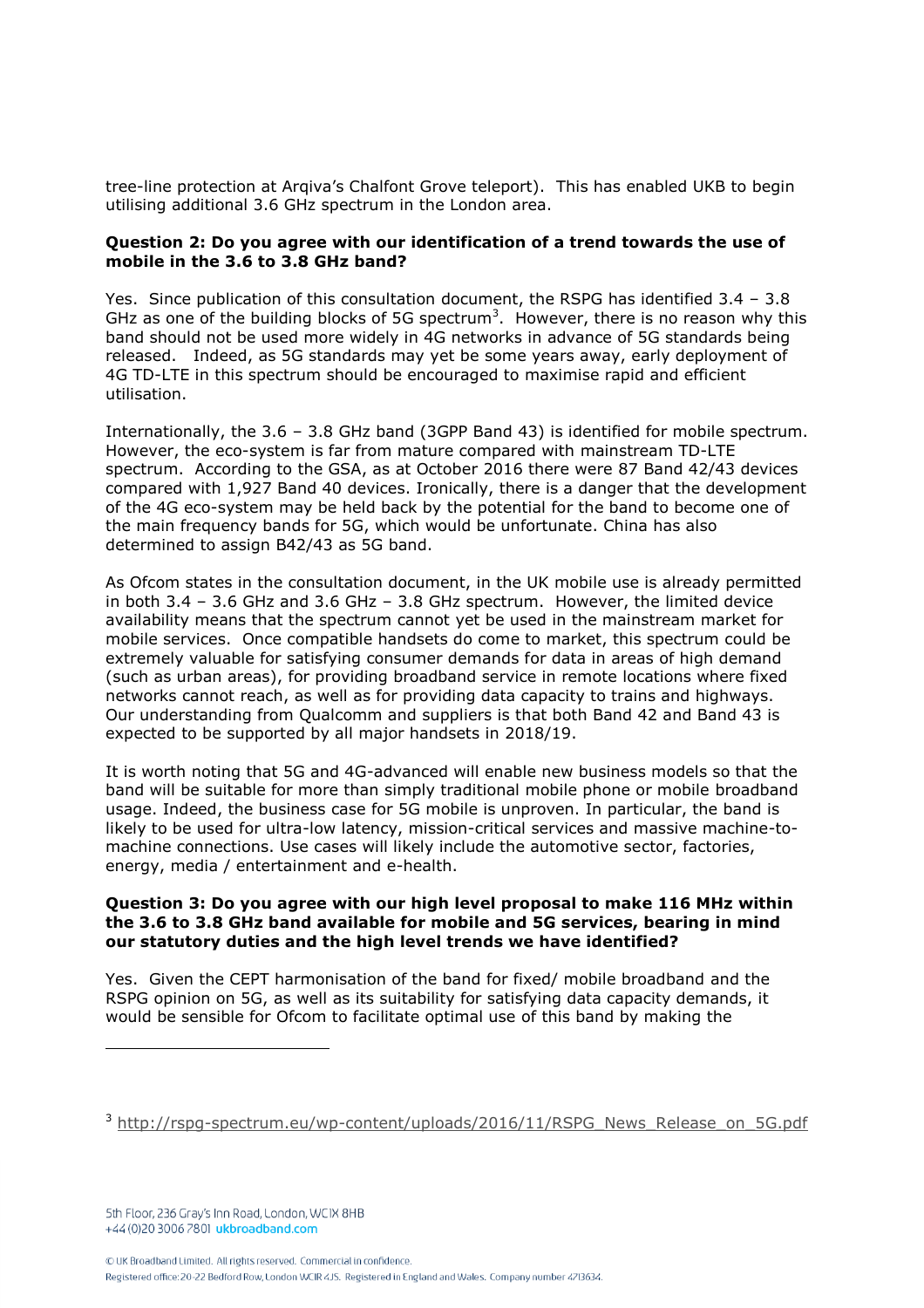additional 116 MHz of spectrum available for mobile broadband.

In the medium/ long term Ofcom will have to consider how to facilitate access to this spectrum by a wider group of users than mobile consumers, such as industrial users. Given that 5G utilization will require larger channel bandwidths – in the order of 80 MHz or 100 MHz channels – a traditional "four operator" model may no longer be appropriate. New forms of spectrum access and spectrum sharing technologies will need to be considered in order to make the spectrum available to different kinds of users. MOCN is an obvious enabling technology that could bring new players to the market through shared network agreements.

### **Question 4: Do you agree with our general approach regarding spectrum currently licensed to UK Broadband?**

#### *Annual Licence Fees*

Ofcom states in Section 7 that it will consider reflecting the opportunity cost of mobile use in the fees UKB pays for its spectrum. UKB agrees that, to the extent that the spectrum can be used for mobile services, the licence fees payable should reflect that.

However, there is currently no "opportunity cost" because this spectrum is not yet fully equivalent to mobile spectrum for two reasons:

- i) the co-existence issues mean that it cannot be used in certain locations; and
- ii) there is no device ecosystem yet for mobile handsets (smartphones).

So it would not be appropriate to impose mobile-level licence fees today. Once the user equipment becomes available it may then be appropriate to adjust the licence fees to reflect the opportunity cost of mobile use, to a greater or lesser extent depending on the extent to which co-existence issues and co-ordination requirements remain and limit utilisation.

Based on the experience of previous spectrum awards (and given Ofcom's intention to auction 2.3 and 3.4 GHz spectrum in 2017 and 700 MHz spectrum in 2018 or 2019) it is unlikely to be practicable for Ofcom to hold an auction for the award of this 3.6 GHz spectrum before 2019. The release of this spectrum is therefore quite likely to coincide with the widespread availability of smartphones compatible with the band. It would therefore be possible to derive an Annual Licence Fee from the auction values, in the same way as the ALF for UKB's 3.4 GHz spectrum (from 2018 onwards) will be derived from the auction values.

#### *Mobile Trading Regulations*

Section 10 of the consultation document sets out Ofcom's plan to bring the 3.6 – 3.8 GHz band (including UKB's 3.6 GHz spectrum) under the Mobile Trading Regulations. In the event that Ofcom does decide to make the remaining 116 MHz available for future mobile services through an award, then we agree that it would be appropriate to bring UKB's spectrum under the MTRs in advance of that award. However, until mobile handsets are widely available, and some or all of the FSS co-existence issues have been resolved,

5th Floor, 236 Gray's Inn Road, London, WCIX 8HB +44 (0)20 3006 7801 ukbroadband.com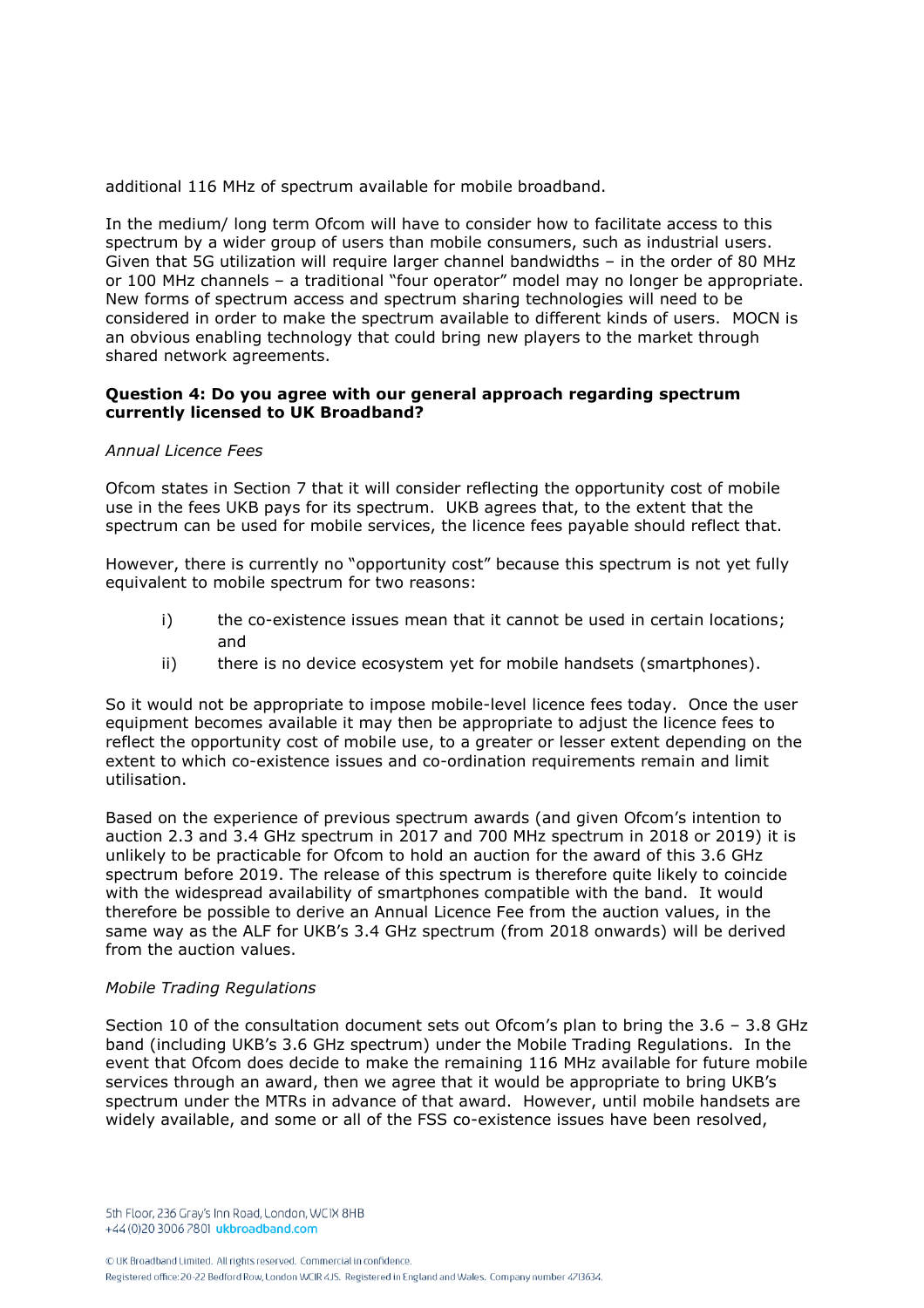there is no possibility for a trade of this spectrum to distort the market and affect downstream competition. It would therefore be premature to bring UKB's 3.6 GHz spectrum under the Mobile Trading Regulations at this time.

#### *Harmonisation of licence conditions*

In Section 7 Ofcom further explains that it will consider "harmonising UK Broadband's spectrum licence's coordination obligations with the potential obligations associated with potential future mobile networks operators in this band. This could effectively mean lifting or changing the coordination requirement from UK Broadband's use of 3605 – 3689 MHz band."

At the moment, UKB's use of the spectrum is co-primary with fixed satellite service (FSS) earth stations and point to point fixed links the satellite users, so there are coordination requirements. Ofcom's intention is to remove those obligations on UKB if, and to the extent that, they decide to do so for other future mobile users in the band. We would of course agree with this proposal. UKB's 3.5 GHz licence was varied to bring it into line with the licence conditions proposed for the other licences to be awarded in next year's auction and it would make sense for a similar exercise to take place with 3.6 GHz spectrum.

#### *Leasing and Sharing*

UKB's 3.6 GHz licence currently permits leasing and UKB has various lease agreements in place with third parties. Express permission to lease spectrum is not currently contained in mobile spectrum licences as this could be used as a mean to circumvent imposed competition measures such as spectrum caps.

In view of the much wider channel bands that are required for the provision of high speed data services and for 5G services, we think that Ofcom should be open to the possibility of spectrum leasing and other forms of network sharing in bands that are released in future. Given the size of the blocks that operators are going to need, Ofcom should not let regulatory restrictions stand in the way of commercial agreements which seek to enable operators to get the maximum use of spectrum be sharing access. Such commercial deals, as have been seen in other countries, can encourage innovation and market entry.

Whereas mobile regulation to date has sought to encourage wide-area coverage for the provision of mobile voice services, networks of the future will need to mix low frequency "coverage spectrum" with higher frequency "capacity spectrum". This means that a "one size fits all" approach to network deployment and service provision may no longer be appropriate and new forms of business model will emerge.

One form of network sharing which HKT has used to good effect in Hong Kong utilises Multi-Operator Core Network (MOCN) technology. We are enclosing with our response a report recently produced by Plum Consulting which examines the efficiencies which can

5th Floor, 236 Gray's Inn Road, London, WCIX 8HB +44 (0)20 3006 7801 ukbroadband.com